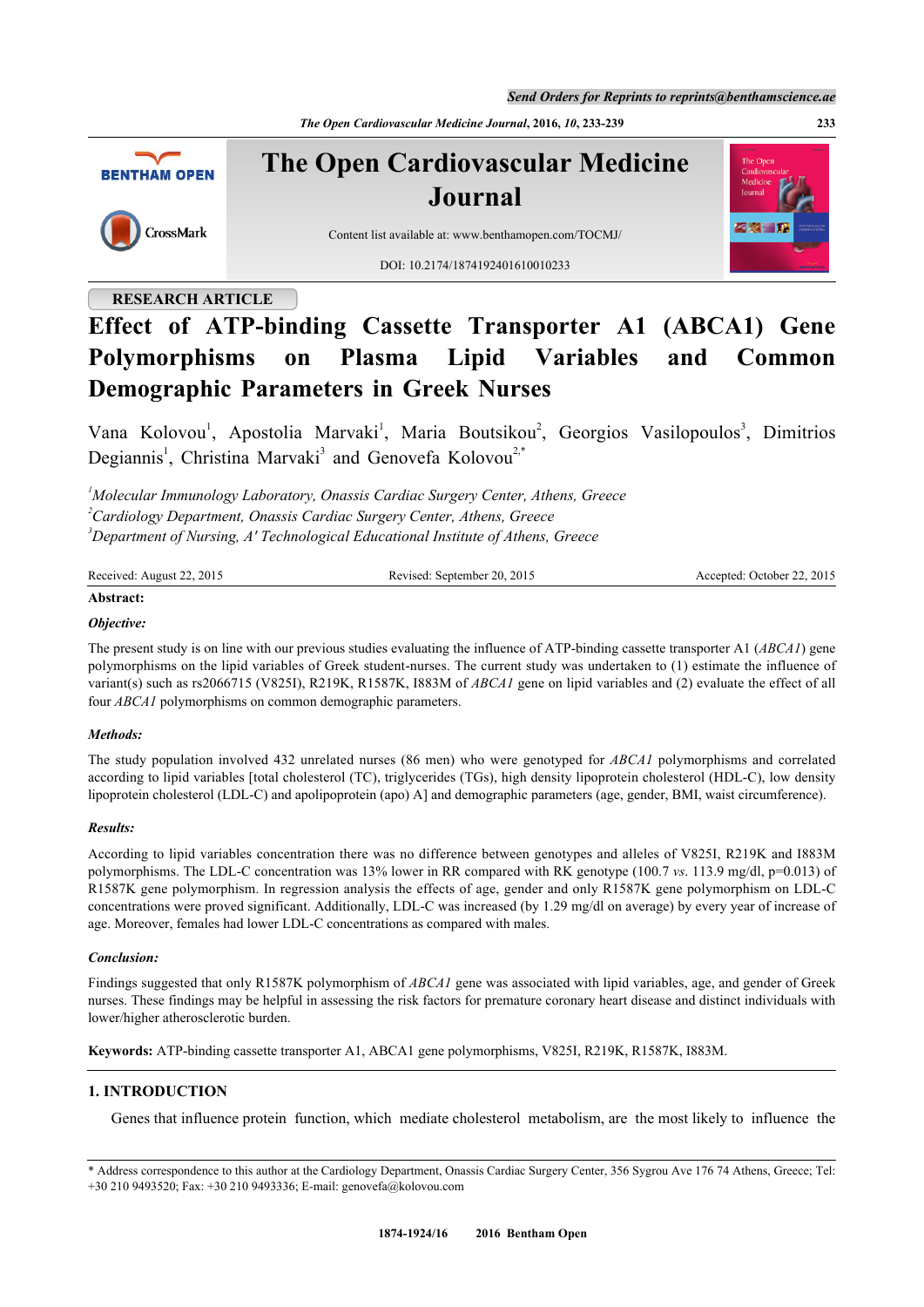plasma lipid and lipoprotein concentrations. The ATP-binding cassette transporter A1 (ABCA1) protein belongs to ABC proteins family, which is the ingredient of biological membranes and acts as a transfer-vehicle for cellular cholesterol efflux [[1](#page-4-0)[, 2\]](#page-5-0). ABCA1 protein plays a critical role in the inhibition of macrophage foam cell creation and atherosclerosis by mediating the dynamic transport of intracellular cholesterol and phospholipids to apolipoprotein (apo) A1, the major lipoprotein of the high density lipoprotein (HDL) particle. The ABCA1 protein is encoded by *ABCA1* gene, which is located in the chromosome 9. Mutations in the genes encoding ABC proteins are associated with several human disorders including Tangier disease [\[1,](#page-4-0) [3\]](#page-5-1). Also, numerous *ABCA1* gene polymorphisms have been already evaluated, such as R219K, R1587K and I883M (rs2230806, rs2230808 and rs4149313, respectively) [[4](#page-5-2), [5](#page-5-3)]. In this study we evaluated (1) the effect of V825I (rs2066715) gene polymorphism (additionally to already reported R219K, R1587K and I883M) on lipid variables total cholesterol (TC), triglyceride (TG), HDL-C, low density lipoprotein cholesterol (LDL-C) and apolipoprotein (apo) A1 and analysed the possibly correlations between them and (2) the demographic parameters such as age, gender, BMI and waist circumference) in Greek student-nurses.

#### **2. MATERIALS AND METHODS**

#### **2.1. Subjects**

The genotyping of 432 Greek students median (range) age 22 (18-57) years who were attended to the University of Nursing of Technological and Educational Institution was performed. All students had no personal history of coronary heart disease (CHD) and were not taking any drugs. Also, exclusion criteria were diabetes mellitus, thyroid and liver disease, high alcohol consumption, professional athleticism and any chronic disease.

All subjects were attended to the University every day and were staying for 8-10 hours. Individuals were eating at the school canteen, which served typical Mediterranean food. Only one (evening) meal daily was most likely to be different in each student.

The University of Nursing of Technological and Educational Institution ethics committee approved the protocol of this study. All subjects signed an informed consent form.

#### **2.2. Blood Chemistry**

Plasma TC, TGs, HDL-C and apo A1 were measured using enzymatic colorimetric methods on Roche Integra Biochemical analyzer with commercially available kits (Roche). The serum LDL-C concentration was calculated using the Friedewald formula only in patients with TGs concentration < 400 mg/dl.

#### **2.3. DNA Analysis and Determination of Blood Lipids**

All *ABCA1* gene polymorphisms (R219K, R1587K, I883M and V825I) were detected using polymerase chain reaction (PCR) and restricted fragment length polymorphism analysis (RFLP's). The PCR was performed by using Taq polymerase KAPATaq. For R219K polymorphism the oligonucleotide primers, which were used are AAAGA-CTTCAAGGACCCAGCTT and CCTCACATTCCGAAA-GCATTA [[5\]](#page-5-3). PCR was subjected to 95 °C for 5 min, thirty cycles of 95<sup>o</sup>C for 30 s, 55<sup>o</sup>C for 30 s and 72<sup>o</sup>C for 30s and final extension to 72<sup>o</sup>C for 7 min, producing a fragment of 309 bp. This fragment was subsequently cleaved by *EcoNI*, creating fragments for R allele 309 bp and for K allele 184 bp and 125bp, which were subjected to electrophoresis on an agarose gel 3% and visualized with ethidium bromide.

For R1587K polymorphism the oligonucleotide primers which were used are AAGATTTATGACAGGACTGGA-CACGA and TGAATGCCCCTGCCAACTTTAC [[6\]](#page-5-4). PCR was subjected to 95 °C for 5 min, thirty cycles of 95 °C for 30 s, 60 °C for 30 s and 72 °C for 30s and final extension to 72 °C for 7 min, producing a fragment of 139 bp. This fragment was subsequently cleaved by *BssSI*, creating fragments for R allele 117 bp and 22 bp and for K allele 139 bp, which were subjected to electrophoresis on an agarose gel 3% and visualized with ethidium bromide.

For V825I polymorphism the oligonucleotide primers which were used are TTCTGCACCTTATGATTGATCC and AGCACAAAGAAAGGACATCAGC [\[5](#page-5-3)]. PCR was subjected to 95 °C for 5 min, thirty cycles of 95 °C for 30 s, 56 °C for 30 s and 72 °C for 30s and final extension to 72 °C for 7 min, producing a fragment of 392 bp. This fragment was subsequently cleaved by *BsaI*, creating fragments for V allele 265 bp and 127bp and for I allele 392 bp, which were subjected to electrophoresis on an agarose gel 3% and visualized with ethidium bromide.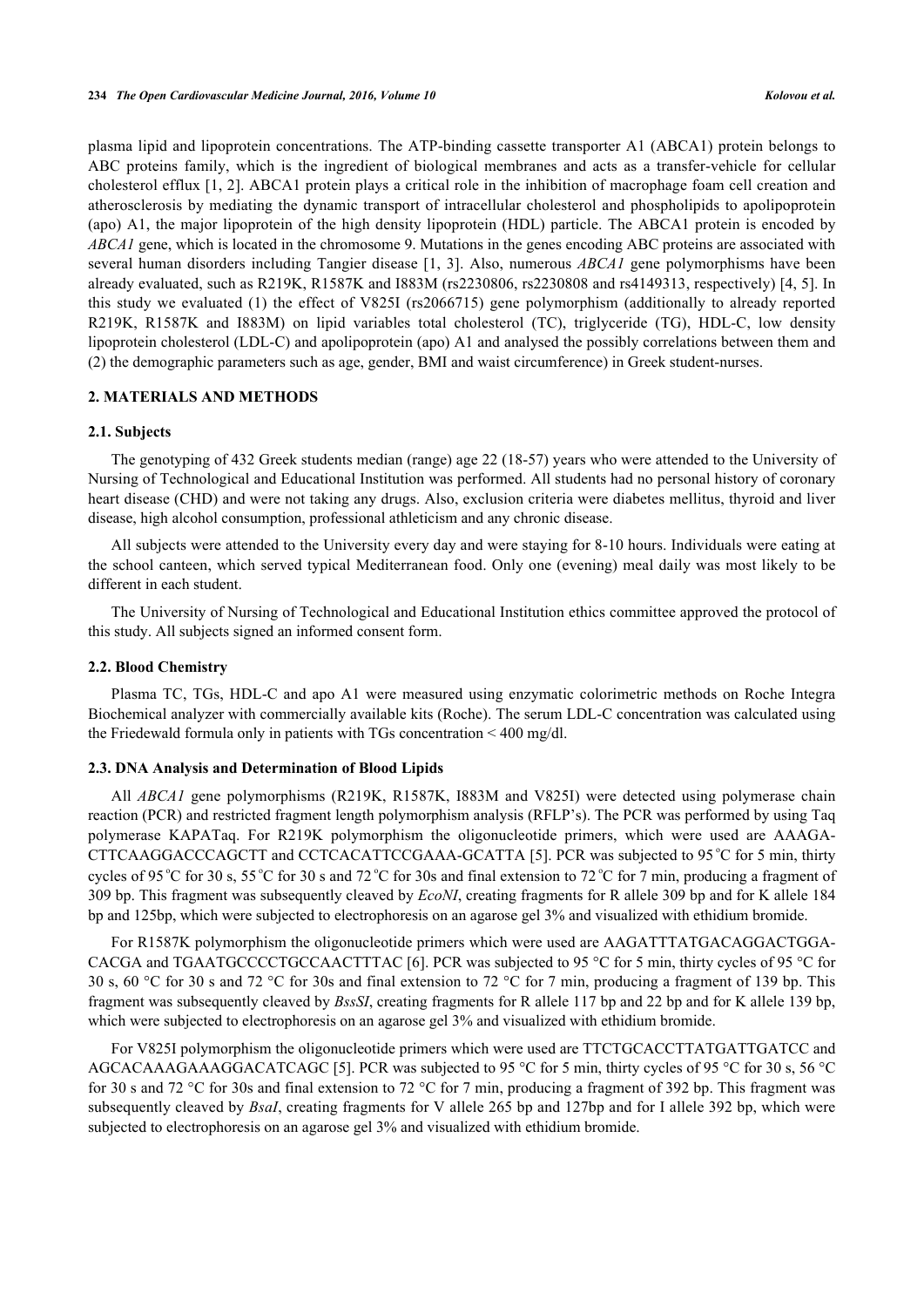### **2.4. Statistical Analysis**

All data except for TC and LDL-C deviated from normality (Kolmogorov-Smirnov test). Non-normally distributed continuous variables are shown as median and interquartile range  $(25<sup>th</sup>, 75<sup>th</sup>$  percentile), while TC concentrations are presented as mean±SD. All categorical variables are presented as relative (percentage) frequencies.

The variables that deviated from normality (encoding TG, HDL-C and apo A1) underwent a logarithmic transformation. After logarithmic transformation the pre-mentioned variables, except apo A1, followed normal distribution. Thus regression analysis was applied. Non-parametric procedures were used for the analysis of data regarding apo A1.

Firstly, Univariate analysis was conducted in order to examine the effect of each parameter age, gender, BMI (body mass index), age, waist circumference, genotypes (R219, R1587K, I883M and V825I) as well as their alleles on TC, TG, HDL-C, LDL-C and apo A1 concentrations. One Way Anova with Bonferroni correction for multiple comparisons or Kruskall Wallis test where applied where appropriate in order to compare the continuous variables among the 3 genotype groups. The Mann-Whitney U test or the Student's T-Test, where appropriate, was used to compare the continuous variables between the 2 groups of carriers.

Multivariable Linear regression models were constructed where TC, LDL-C and the logarithmic transformed HDL-C and TG were used as dependent variables. The variables, which had significant effects in univariable analysis were used as independent factors for the construction of the models.

All tests were 2-sided at a significance level of p <0.05. Data were analyzed using SPSS™ (Version 21, Chicago IL, USA).

# **3. RESULTS**

#### **3.1. Clinical and Laboratory Parameters**

Demographic data, clinical characteristics and lipid variables of the study cohort are shown in Table **[1](#page-2-0)**. Genotype frequencies are shown in Table **[2](#page-2-1)**.

<span id="page-2-0"></span>**Table 1. Demographic data and lipid variable of the study cohort.**

| Variable                                  | Mean±SD/Median(Range) |  |  |  |
|-------------------------------------------|-----------------------|--|--|--|
| Age (years)                               | $22(18-57)$           |  |  |  |
| Height (cm)                               | 166 (150-207)         |  |  |  |
| Weight $(Kg)$                             | $62(40-132)$          |  |  |  |
| BMI (cm/Kg2)                              | $22(16-44)$           |  |  |  |
| Waist Circumference (cm)                  | 88 (48-142)           |  |  |  |
| Gender                                    | $N(\%)$               |  |  |  |
| Male                                      | 86(20)                |  |  |  |
| Female                                    | 346(80)               |  |  |  |
| Total Cholesterol (mg/dl)                 | $202 \pm 66$          |  |  |  |
| $LDL-C$ (mg/dl)                           | $107 + 46$            |  |  |  |
| $HDL-C$ (mg/dl)                           | $65(16-200)$          |  |  |  |
| TGs (mg/dl)                               | 98 (12-523)           |  |  |  |
| Apo $\mathrm{Al}(\mathrm{mg}/\mathrm{l})$ | $1.5(0.4-3)$          |  |  |  |

 $BMI = body$  mass index,  $TGs = triglycerides$ ,  $HDL-C = high density lipoprotein$  cholesterol,  $LDL-C = low$  density lipoprotein cholesterol,  $Apo =$ apolipoprotein

<span id="page-2-1"></span>**Table 2. Genotype and allele frequencies in the Whole Cohort.**

| <b>R219K</b> |           | <b>R1587K</b> |           | <b>I883M</b> |           | <b>V825I</b> |           |
|--------------|-----------|---------------|-----------|--------------|-----------|--------------|-----------|
|              | $N(\%)$   |               | $N(\%)$   |              | $N(\%)$   |              | $N(\%)$   |
| Genotypes    |           |               |           |              |           |              |           |
| RR           | 218(50.5) | <b>RR</b>     | 207(47.9) |              | 298(69.0) |              | 4(0.9)    |
| <b>RK</b>    | 185(42.8) | <b>RK</b>     | 183(42.4) | <b>IM</b>    | 126(29.2) | IV           | 56(13.0)  |
| KK           | 29(6.7)   | KK            | 42(9.7)   | <b>MM</b>    | 8(1.9)    | VV           | 372(86.1) |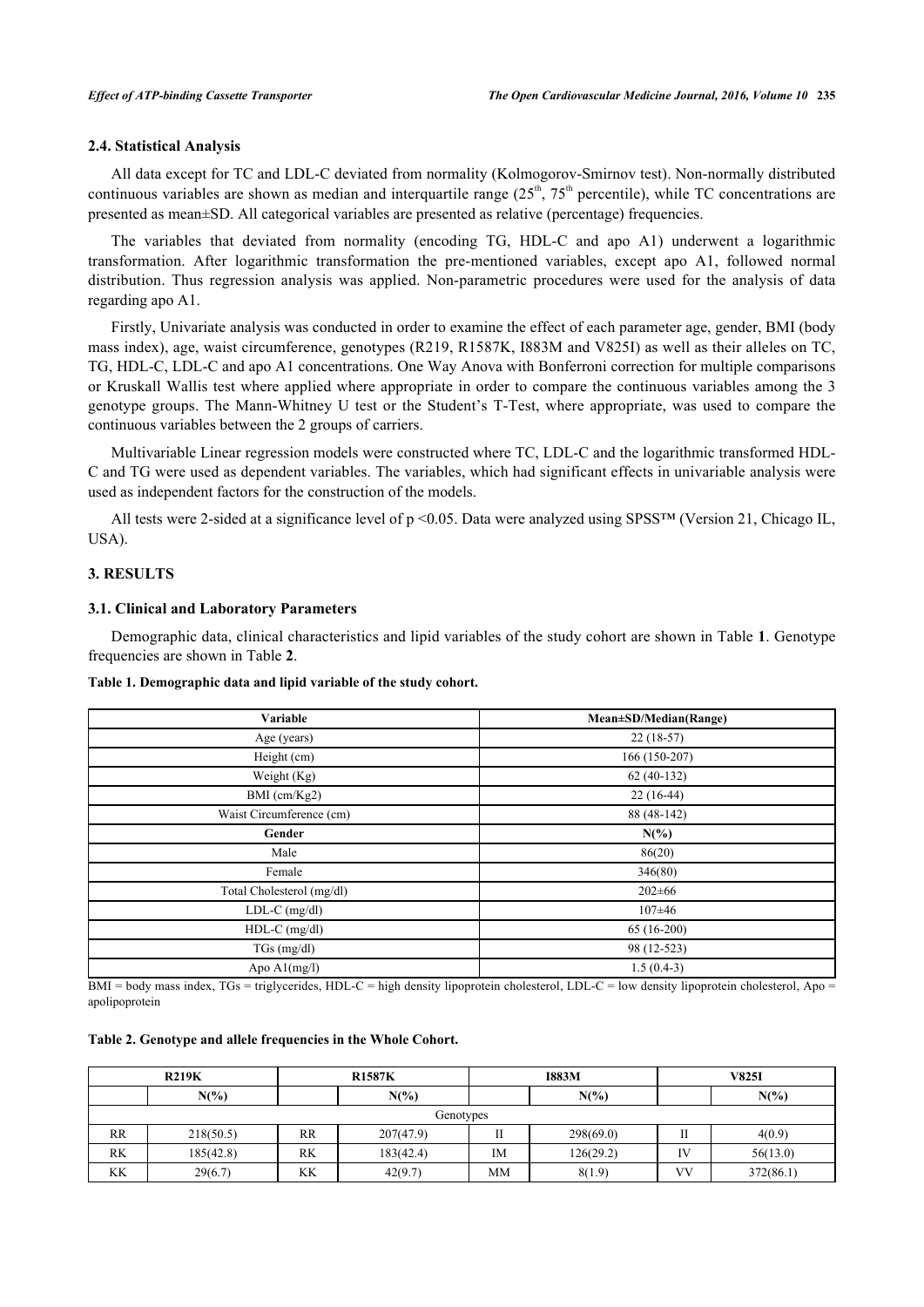#### **236** *The Open Cardiovascular Medicine Journal, 2016, Volume 10 Kolovou et al.*

|    | <b>R219K</b><br><b>R1587K</b><br><b>I883M</b> |          |         | <b>V825I</b> |      |     |         |  |
|----|-----------------------------------------------|----------|---------|--------------|------|-----|---------|--|
|    | $N(\%)$                                       |          | $N(\%)$ | $N(\%)$      |      |     | $N(\%)$ |  |
|    | Alleles                                       |          |         |              |      |     |         |  |
| n. | 71.9                                          | r        | 69.1    |              | 83.6 |     | 7.4     |  |
| v. | 28.1                                          | v r<br>v | 30.9    | M            | 16.4 | v v | 92.6    |  |

#### **3.2. ABCA1 Gene Polymorphisms**

*(Table ) contd.....*

According to lipid variables there was no difference in the genotypic and allelic frequencies of V825I, R219K and I883M polymorphisms, (Table **[3](#page-3-0)**).

<span id="page-3-0"></span>

| Table 3. Lipid concentrations (TC, TG, HDL and LDL) in mg/dl and ApoA1 in mg/l among the different genotypes. |  |  |  |  |
|---------------------------------------------------------------------------------------------------------------|--|--|--|--|
|                                                                                                               |  |  |  |  |

|               |                  | <b>TC Mean</b> ±SD | <b>TG Median(IQR)</b> | <b>HDL-C Median(IQR)</b> | LDL-C (Mean±SD) | Apo A1 Median(IQR) |
|---------------|------------------|--------------------|-----------------------|--------------------------|-----------------|--------------------|
| R219K         | RR               | $201 \pm 64.8$     | 99 (12-523)           | $66(25-200)$             | $106 \pm 46$    | $1.4(0.5-3.1)$     |
|               | <b>RK</b>        | $204 \pm 68$       | 99(18-481)            | $64(16-191)$             | $106 \pm 46$    | $1.5(0.4-3.0)$     |
|               | KK.              | $207 \pm 65$       | $97(37-306)$          | $61(41-111)$             | $116\pm 45$     | $1.5(0.8-2.8)$     |
|               | $\boldsymbol{p}$ | 0.868              | 0.496                 | 0.718                    | 0.509           | 0.278              |
| <b>R1587K</b> | <b>RR</b>        | $197 \pm 68$       | $95(12-481)$          | $65(24-200)$             | $101 \pm 45$    | $1.5(0.4-3.0)$     |
|               | <b>RK</b>        | $209 \pm 61$       | $104(12-441)$         | $66(16-156)$             | $114\pm 43$     | $1.5(0.4-3.0)$     |
|               | KK               | $200 + 78$         | $87(25-523)$          | $60(30-155)$             | $107 + 54$      | $1.4(0.7-2.9)$     |
|               | $\boldsymbol{p}$ | 0.202              | 0.263                 | 0.885                    | 0.017           | 0.703              |
| I883M         | $\mathbf{I}$     | $201 \pm 68$       | $100(12-523)$         | $65(16-200)$             | $106 \pm 48$    | $1.4(0.4-3.0)$     |
|               | IM               | $206 \pm 63$       | 93(30-472)            | $66(33-155)$             | $110\pm 42$     | $1.5(0.6-3.0)$     |
|               | <b>MM</b>        | $212 \pm 63$       | $170(42-321)$         | $69(41-122)$             | $103 \pm 38$    | $1.5(0.9-2.5)$     |
|               | $\boldsymbol{p}$ | 0.696              | 0.894                 | 0.720                    | 0.604           | 0.347              |
| V825I         | $\mathbf{I}$     | $198 \pm 86$       | 170(42-321)           | $65(41-122)$             | $89 \pm 40$     | $1.4(0.9-2.3)$     |
|               | IV               | $200 \pm 55$       | 93(33-328)            | $67(33-128)$             | $108 + 40$      | $1.4(0.6-2.6)$     |
|               | <b>VV</b>        | $203 \pm 67$       | 99(12-523)            | $65(16-200)$             | $107 + 47$      | $1.5(0.4-3.0)$     |
|               |                  | 0.951              | 0.335                 | 0.976                    | 0.737           | 0.836              |

P = p value, TC = total cholesterol, TG = triglycerides, HDL-C = high density lipoprotein cholesterol, LDL-C = low density lipoprotein cholesterol, Apo = apolipoprotein

#### **3.3. R1587K Genotypes**

As it is shown in the Table **[3](#page-3-0)** there were significant alterations in LDL-C concentrations among the three R1587K genotypes (p=0.017). Specifically, the LDL-C concentration was 13% lower in RR compared with RK genotype (100.7 *vs.* 113.9 mg/dl, p=0.013).

# **3.4. Regression Analysis and Four ABCA1 Gene Polymorphisms**

The effects of age, gender and R1587K polymorphism on LDL-C concentrations were proved significant. Specifically, LDL-C was higher (by 1.29 mg/ml on average) by every year of increase of age (CI95% 0.451-2.130, p=0.003). Additionally, females had lower LDL-C concentrations (B coefficient -16.476, CI95% -27.508-(-5.444), p=0.004) as compared with males. Also, subjects with RK genotype had significantly higher LDL-C concentration compared with RR genotype (B coefficient 7.107, CI95% 0.254-13.960, p=0.042).

### **4. DISCUSSION**

We examined the probable impact of the *ABCA1* polymorphisms as a genetic influence on lipid variables and demographic parameters in Greek young nurses. Findings suggested that only R1587K polymorphism out of four studied *ABCA1* gene polymorphisms was associated with lipid variables, age and gender of studied cohort.

Particularly, the R219K (rs2230806) gene polymorphism, which has been related to CHD risk [\[7](#page-5-5)], ischemic stroke [\[8](#page-5-6)], TGs and HDL-C concentrations [[9\]](#page-5-7) was evaluated by Liu *et al.* [[10\]](#page-5-8) in meta-analysis that included 13 studies with 11,678 individuals. Significant association between R219K gene polymorphism and increased CHD risk was found in total population analyses in all 4 genetic comparison models. In analyses based on ethnicity, the association was still significant in Asians, but not in Caucasians. According to our previous [[11](#page-5-9)] study from the young Greek women-nurses (living and working in the similar conditions) we did not find any association of R219K with demographic (smoking, waist circumference, BMI) or lipid parameters. Similarly in this study we have not observed any association of R219K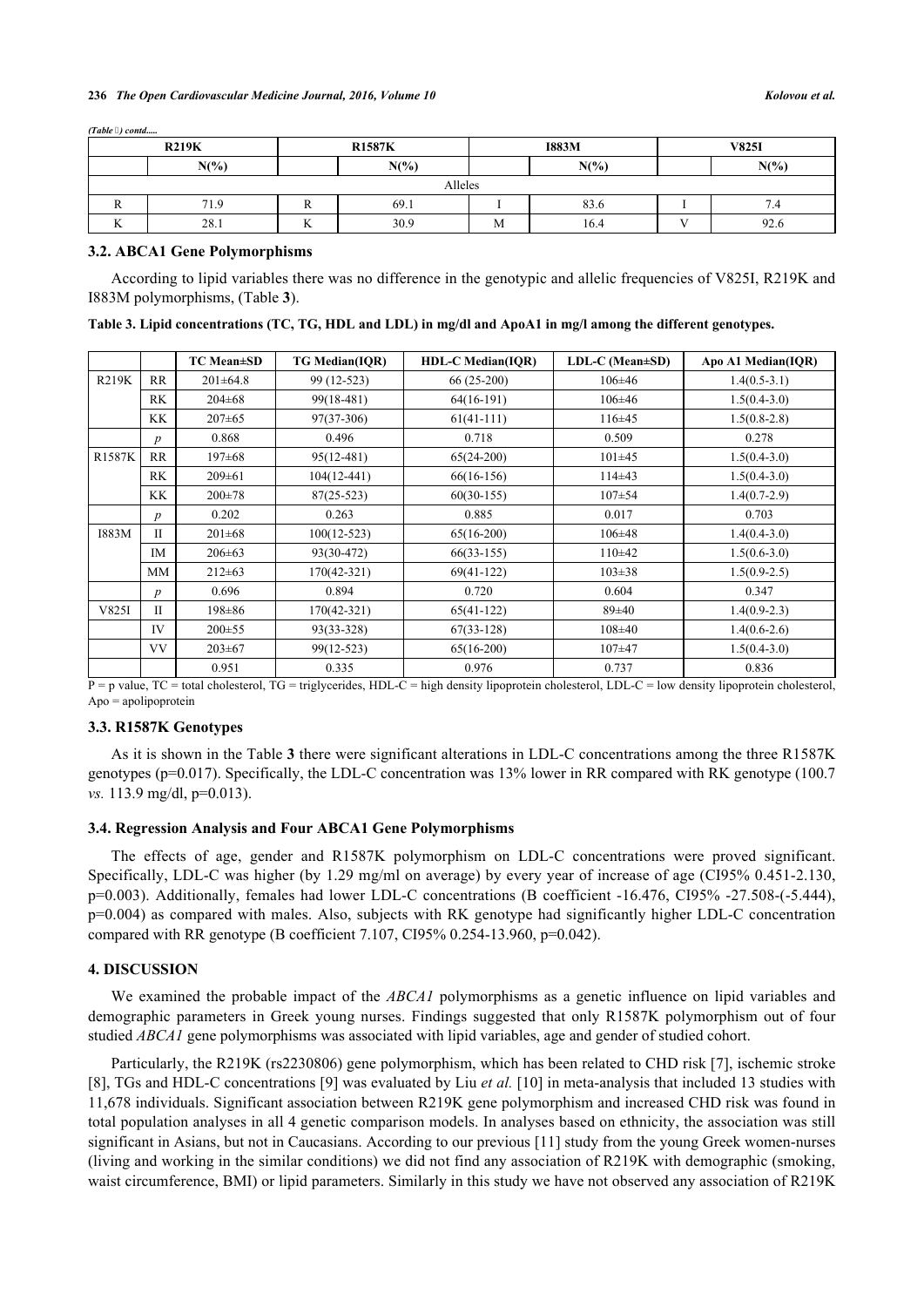gene polymorphism and demographic and lipid parameters.

According to I883M (rs4149313) gene polymorphism, Jiang *et al.* [\[12](#page-5-10)] investigated the relationship of I883M polymorphism in a meta-analysis of 14,040 cases and 28,607 controls from 31 published case-control studies, with CHD. They found no significant results for I883M polymorphism of ABCA1 in all genetic models. Porchay-Baldérelli *et al.* [[13\]](#page-5-11) reported association of *M* allele of *I883M* with higher HDL-C concentrations. Slatter *et al.* [\[14](#page-5-12)] found that the I883M SNP was over-represented in high-HDL individuals. Marvaki *et al.* [[15](#page-5-13)] in their study reported that Logistic Regression revealed that subjects with RK genotype of R1587K polymorphism had 69% higher risk on having LDL-C above normal limits (>160 mg/dl) as compared with those with RR genotype but no differences were found between high and low levels of HDL-C.

According to V825I (rs2066715) gene polymorphism, Yin *et al.* has not found association with BMI [[16](#page-5-14)] although they found association with TC and apo A1 [\[17\]](#page-5-15) in normal weight subjects and LDL-C and apo B in overweight. Cao *et al.* [[18](#page-5-16)] reported that the V825I polymorphism in the *ABCA1* gene is associated with HDL-C and apo A1 concentrations in males Han, and serum TC concentrations in the Bai Ku Yao populations. They suggested that difference in the association of V825I polymorphism and serum lipid levels between the two ethnic groups might partly result from different *ABCA1* gene-environmental interactions. Slatter *et al.* [\[14](#page-5-12)] found that the V825I SNP was overrepresented in high-HDL individuals. In our study we have not found any association of V821I and demographic and lipid parameters.

According to R1587K (rs2230808) gene polymorphism Frikke-Schmidt *et al.* [[4\]](#page-5-2), Clee *et al.* [\[9](#page-5-7)] and Slatter *et al.* [\[14](#page-5-12)] found that this polymorphism is overexpresed in individuals with low HDL-C concentrations. Tregouet *et al.* [\[19](#page-5-17)] stated that R1587K has impact on the apo A1 concentration. Pasdar *et al.* [\[20\]](#page-5-18) found the association of R1587K polymorphism and apo A concentration. However, Tupitsina *et al.* [\[6](#page-5-4)] observed that in patients with CHD the R1587K polymorphism did not affect lipids concentrations. Wang *et al.* [\[21](#page-6-0)] did not found any association of R1587K with lipid variable concentrations in patients with type 2 diabetes mellitus. In our study, in regression analysis, was found that the R1587K polymorphism had the effect of LDL-C concentration, age and BMI. Specifically, LDL-C was higher (by 1.29 mg/ml on average) by every year of increase of age and subjects with *RK* genotype had significantly higher LDL-C concentration compared with *RR* genotype.

The possible mechanisms of genetic variations and demographic and lipid parameters are still not well defined. This occurs because every study is evaluated various cohorts (race, age, smoking status, dietary traditions, BMI, healthy or with all kind of diseases and others). Therefore, in our study the environmental influence was somewhat moderated. The advantage of our study was that the study cohort was practically homogenous, since the nurses most of the time were following the same day-to-day program and were eating in the same school canteen. Thus the influence of diet or physical activities was unlikely, which may partially explain the lack of association of R219K, R1587K I883M and V825I of *ABCA1* gene polymorphisms on HDL-C concentrations.

Findings suggested that only R1587K polymorphism out of 4 studied *ABCA1* gene polymorphisms was associated with lipid variable, age and gender of studied cohort.

Subjects with RK genotype had higher LDL-C concentration compared to RR genotype. These findings may be helpful in assessing the risk factors for premature CHD and distinct individuals with lower/higher atherosclerotic burden. Nevertheless, this is only a clinical observation. Hopefully in near future we will be able to identify high risk subjects through genetic testing also. However, the genetic assessment has disadvantages yet; is still expensive, needs time for evaluation and the replication is problematic. Nevertheless, these restrictions may become less significant as technology advances.

# **CONFLICT OF INTEREST**

The authors confirm that this article content has no conflict of interest.

### **ACKNOWLEDGEMENTS**

Declared none.

### **REFERENCES**

<span id="page-4-0"></span>[1] Kolovou GD, Mikhailidis DP, Anagnostopoulou KK, Daskalopoulou SS, Cokkinos DV. Tangier disease four decades of research: a reflection of the importance of HDL. Curr Med Chem 2006; 13(7): 771-82.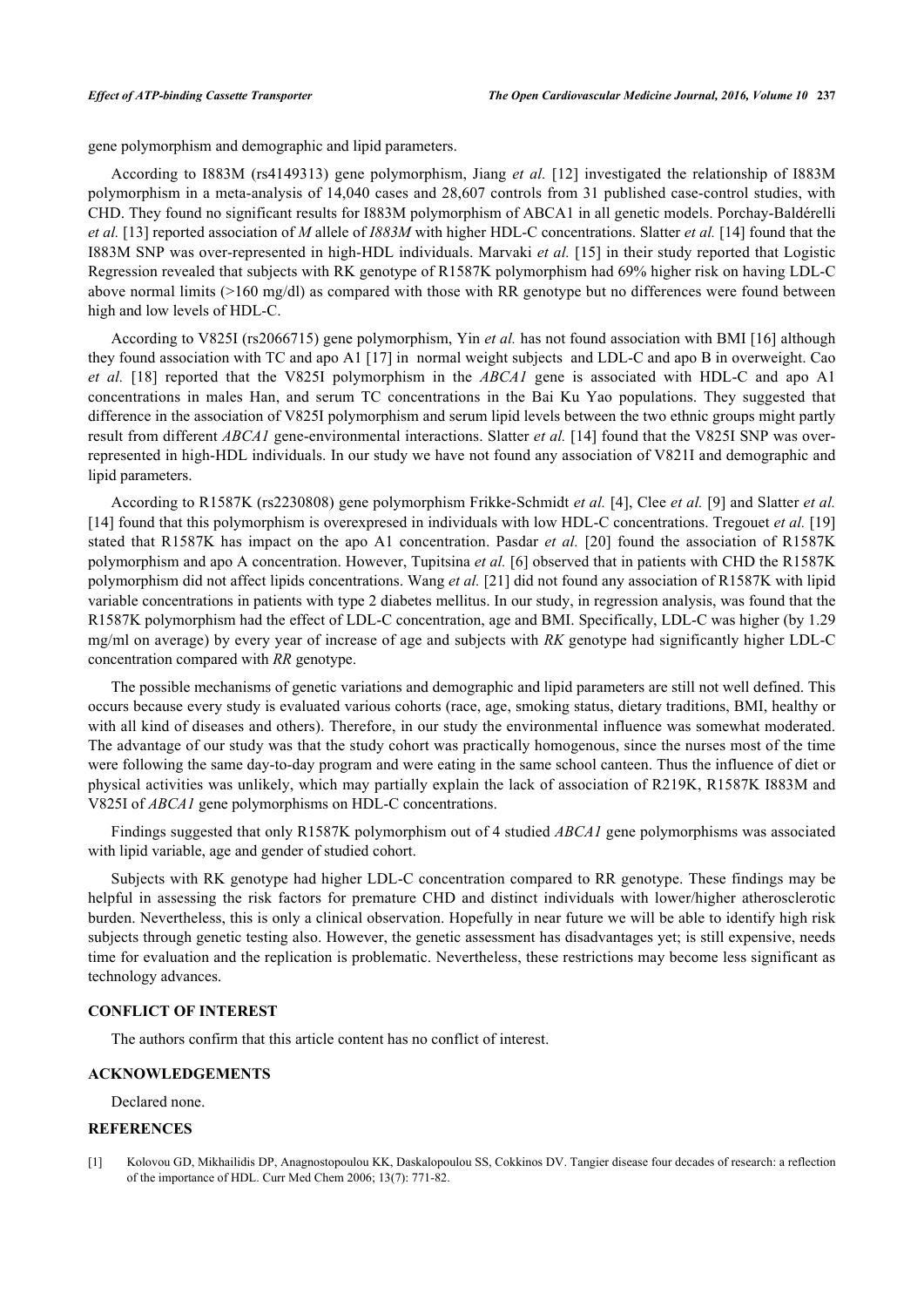[\[http://dx.doi.org/10.2174/092986706776055580\]](http://dx.doi.org/10.2174/092986706776055580) [PMID: [16611066](http://www.ncbi.nlm.nih.gov/pubmed/16611066)]

- <span id="page-5-0"></span>[2] Dean M, Hamon Y, Chimini G. The human ATP-binding cassette (ABC) transporter superfamily. J Lipid Res 2001; 42(7): 1007-17. [PMID: [11441126\]](http://www.ncbi.nlm.nih.gov/pubmed/11441126)
- <span id="page-5-1"></span>[3] Kolovou GD, Wade DP, Sengupta R, Cokkinos DV. Tangier disease with unusual clinical manifestations. Clin Genet 2003; 63(4): 323-4. [\[http://dx.doi.org/10.1034/j.1399-0004.2003.00056.x\]](http://dx.doi.org/10.1034/j.1399-0004.2003.00056.x) [PMID: [12702168](http://www.ncbi.nlm.nih.gov/pubmed/12702168)]
- <span id="page-5-2"></span>[4] Frikke-Schmidt R, Nordestgaard BG, Jensen GB, Tybjaerg-Hansen A. Genetic variation in ABC transporter A1 contributes to HDL cholesterol in the general population. J Clin Invest 2004; 114(9): 1343-53. [\[http://dx.doi.org/10.1172/JCI200420361\]](http://dx.doi.org/10.1172/JCI200420361) [PMID: [15520867](http://www.ncbi.nlm.nih.gov/pubmed/15520867)]
- <span id="page-5-3"></span>[5] Saleheen D, Khanum S, Haider SR, *et al.* A novel haplotype in ABCA1 gene effects plasma HDL-C concentration. Int J Cardiol 2007; 115(1): 7-13.

[\[http://dx.doi.org/10.1016/j.ijcard.2005.12.020](http://dx.doi.org/10.1016/j.ijcard.2005.12.020)] [PMID: [16806540\]](http://www.ncbi.nlm.nih.gov/pubmed/16806540)

- <span id="page-5-4"></span>[6] Tupitsina TV, Slominsky PA, Yefereva YM, *et al.* Linkage analysis by a transmission/ Disequilibrium of Russian sibling pairs with coronary artery disease. Balkan J Med Genet 2007; 10: 43-54. [\[http://dx.doi.org/10.2478/v10034-008-0006-0\]](http://dx.doi.org/10.2478/v10034-008-0006-0)
- <span id="page-5-5"></span>[7] Benton JL, Ding J, Tsai MY, *et al.* Associations between two common polymorphisms in the ABCA1 gene and subclinical atherosclerosis: Multi-Ethnic Study of Atherosclerosis (MESA). Atherosclerosis 2007; 193(2): 352-60. [\[http://dx.doi.org/10.1016/j.atherosclerosis.2006.06.024\]](http://dx.doi.org/10.1016/j.atherosclerosis.2006.06.024) [PMID: [16879828](http://www.ncbi.nlm.nih.gov/pubmed/16879828)]
- <span id="page-5-6"></span>[8] Hou R, Zhu X, Pan X, Guo R, Ma T, Xu X. ATP-binding cassette transporter A1 R219K polymorphism and ischemic stroke risk in the Chinese population: a meta-analysis. J Neurol Sci 2014; 336(1-2): 57-61. [\[http://dx.doi.org/10.1016/j.jns.2013.10.006](http://dx.doi.org/10.1016/j.jns.2013.10.006)] [PMID: [24157307\]](http://www.ncbi.nlm.nih.gov/pubmed/24157307)
- <span id="page-5-7"></span>[9] Clee SM, Zwinderman AH, Engert JC, *et al.* Common genetic variation in ABCA1 is associated with altered lipoprotein levels and a modified risk for coronary artery disease. Circulation 2001; 103(9): 1198-205. [\[http://dx.doi.org/10.1161/01.CIR.103.9.1198](http://dx.doi.org/10.1161/01.CIR.103.9.1198)] [PMID: [11238261\]](http://www.ncbi.nlm.nih.gov/pubmed/11238261)
- <span id="page-5-8"></span>[10] Liu N, Hou M, Ren W, Cao J, Wu H, Zhou W. The R219K polymorphism on ATP-binding cassette transporter A1 gene is associated with coronary heart disease risk in Asia population: evidence from a meta-analysis. Cell Biochem Biophys 2015; 71(1): 49-55. [\[http://dx.doi.org/10.1007/s12013-014-0161-8\]](http://dx.doi.org/10.1007/s12013-014-0161-8) [PMID: [25104170](http://www.ncbi.nlm.nih.gov/pubmed/25104170)]
- <span id="page-5-9"></span>[11] Kolovou V, Marvaki A, Karakosta A, *et al.* Association of gender, ABCA1 gene polymorphisms and lipid profile in Greek young nurses. Lipids Health Dis 2012; 11: 62. [\[http://dx.doi.org/10.1186/1476-511X-11-62\]](http://dx.doi.org/10.1186/1476-511X-11-62) [PMID: [22668585](http://www.ncbi.nlm.nih.gov/pubmed/22668585)]
- <span id="page-5-10"></span>[12] Jiang Z, Zhou R, Xu C, Feng G, Zhou Y. Genetic variation of the ATP-binding cassette transporter A1 and susceptibility to coronary heart disease. Mol Genet Metab 2011; 103(1): 81-8. [\[http://dx.doi.org/10.1016/j.ymgme.2011.01.005](http://dx.doi.org/10.1016/j.ymgme.2011.01.005)] [PMID: [21300560\]](http://www.ncbi.nlm.nih.gov/pubmed/21300560)
- <span id="page-5-11"></span>[13] Porchay-Baldérelli I, Péan F, Emery N, *et al.* Relationships between common polymorphisms of adenosine triphosphate-binding cassette transporter A1 and high-density lipoprotein cholesterol and coronary heart disease in a population with type 2 diabetes mellitus. Metabolism 2009; 58(1): 74-9. [\[http://dx.doi.org/10.1016/j.metabol.2008.08.009\]](http://dx.doi.org/10.1016/j.metabol.2008.08.009) [PMID: [19059534](http://www.ncbi.nlm.nih.gov/pubmed/19059534)]
- <span id="page-5-12"></span>[14] Slatter TL, Jones GT, Williams MJ, van Rij AM, McCormick SP. Novel rare mutations and promoter haplotypes in ABCA1 contribute to low-HDL-C levels. Clin Genet 2008; 73(2): 179-84. [\[http://dx.doi.org/10.1111/j.1399-0004.2007.00940.x\]](http://dx.doi.org/10.1111/j.1399-0004.2007.00940.x) [PMID: [18199144](http://www.ncbi.nlm.nih.gov/pubmed/18199144)]
- <span id="page-5-13"></span>[15] Marvaki A, Kolovou V, Katsiki N, *et al.* Impact of 3 Common ABCA1 Gene Polymorphisms on Optimal *vs*. Non-Optimal Lipid Profile in Greek Young Nurses. Open Cardiovasc Med J 2014; 8: 83-7. [\[http://dx.doi.org/10.2174/1874192401408010083\]](http://dx.doi.org/10.2174/1874192401408010083) [PMID: [25279016](http://www.ncbi.nlm.nih.gov/pubmed/25279016)]
- <span id="page-5-14"></span>[16] Yin RX, Wu DF, Aung LH, *et al.* Several lipid-related gene polymorphisms interact with overweight/obesity to modulate blood pressure levels. Int J Mol Sci 2012; 13(9): 12062-81. [\[http://dx.doi.org/10.3390/ijms130912062\]](http://dx.doi.org/10.3390/ijms130912062) [PMID: [23109900](http://www.ncbi.nlm.nih.gov/pubmed/23109900)]
- <span id="page-5-15"></span>[17] Yin RX, Wu DF, Miao L, *et al.* Several genetic polymorphisms interact with overweight/obesity to influence serum lipid levels. Cardiovasc Diabetol 2012; 11: 123. [\[http://dx.doi.org/10.1186/1475-2840-11-123\]](http://dx.doi.org/10.1186/1475-2840-11-123) [PMID: [23039238](http://www.ncbi.nlm.nih.gov/pubmed/23039238)]
- <span id="page-5-16"></span>[18] Cao XL, Yin RX, Wu DF, *et al.* Genetic variant of V825I in the ATP-binding cassette transporter A1 gene and serum lipid levels in the Guangxi Bai Ku Yao and Han populations. Lipids Health Dis 2011; 10: 14. [\[http://dx.doi.org/10.1186/1476-511X-10-14\]](http://dx.doi.org/10.1186/1476-511X-10-14) [PMID: [21247457](http://www.ncbi.nlm.nih.gov/pubmed/21247457)]
- <span id="page-5-17"></span>[19] Tregouet DA, Ricard S, Nicaud V, *et al.* In-depth haplotype analysis of ABCA1 gene polymorphisms in relation to plasma ApoA1 levels and myocardial infarction. Arterioscler Thromb Vasc Biol 2004; 24(4): 775-81. [\[http://dx.doi.org/10.1161/01.ATV.0000121573.29550.1a\]](http://dx.doi.org/10.1161/01.ATV.0000121573.29550.1a) [PMID: [14962947](http://www.ncbi.nlm.nih.gov/pubmed/14962947)]
- <span id="page-5-18"></span>[20] Pasdar A, Yadegarfar G, Cumming A, Whalley L, St Clair D, MacLeod MJ. The effect of ABCA1 gene polymorphisms on ischaemic stroke risk and relationship with lipid profile. BMC Med Genet 2007; 8: 30. [\[http://dx.doi.org/10.1186/1471-2350-8-30\]](http://dx.doi.org/10.1186/1471-2350-8-30) [PMID: [17553166](http://www.ncbi.nlm.nih.gov/pubmed/17553166)]